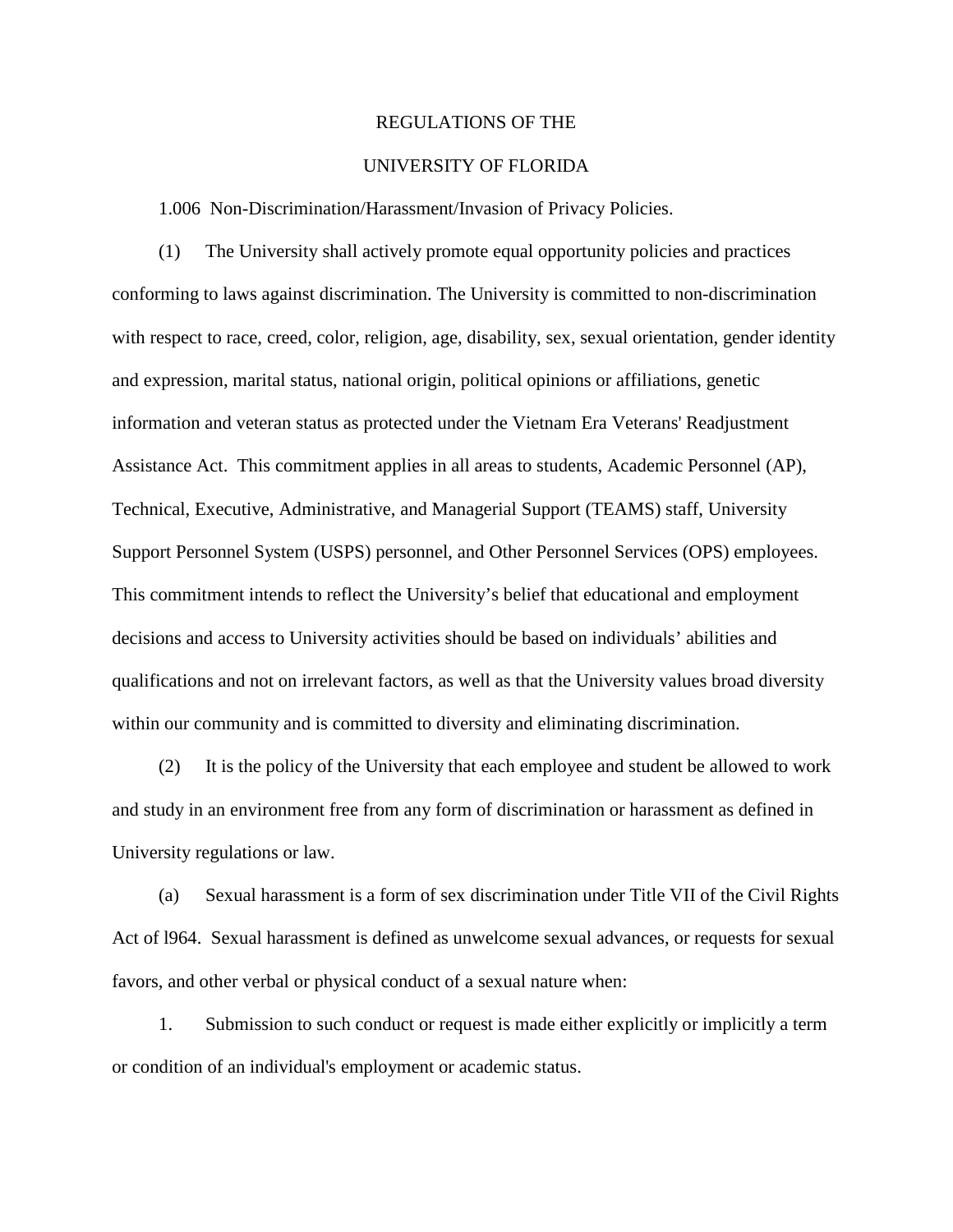2. Submission to or rejection of such conduct or request by an individual is used as the basis for employment or academic decisions affecting such individual, or

3. Such conduct or request has the purpose or effect of unreasonably interfering with an individual's work or academic performance or of creating an intimidating, hostile workrelated or academic environment.

(b) Sexual misconduct is a form of sex discrimination. Sexual misconduct is defined as physical sexual acts perpetrated against a person's will or where a person is incapable of giving consent. For the purposes of this regulation sexual misconduct includes sexual violence, sexual exploitation, non-consensual sexual contact and non-consensual sexual intercourse. Sexual violence includes rape, sexual assault, sexual battery and sexual coercion.

(c) Disciplinary Action.

1. Any employee or student of the University who is found to have harassed or discriminated against another employee or applicant for employment or student, will be subject to disciplinary action up to and including dismissal or expulsion.

2. Any employee or student in a supervisory capacity who has actual knowledge by direct observation or by receipt of a complaint of sexual harassment or sexual misconduct involving any of those employees he or she supervises or over whomever he or she has managerial authority, and who does not investigate, and, if appropriate, take corrective action or report the matter directly to the Director of Employee and Labor Relations, shall be subject to disciplinary action up to and including dismissal or expulsion.

(3) Complaints and Appeal Procedures. Any employee or student who believes that he or she is a victim of discrimination or harassment, including without limitation sexual harassment and sexual misconduct as defined above or retaliation for filing a claim of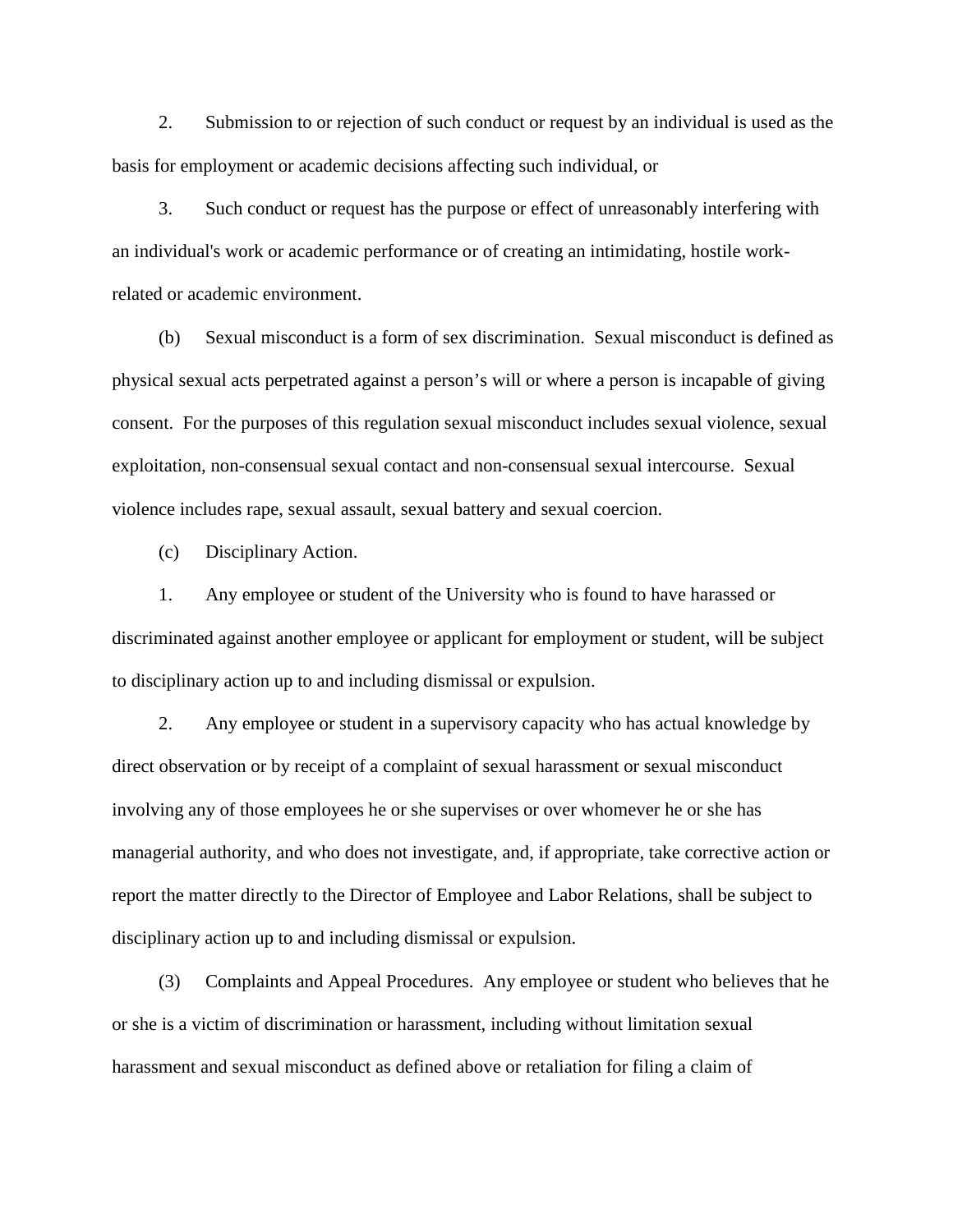discrimination, may pursue informal resolution of the complaint or may file a formal written complaint in accordance with University of Florida Regulations 1.0063 and 4.012. Employees and students may contact the Director of Employee and Labor Relations to seek assistance in informally resolving the complaint or in filing a formal complaint or grievance.

(4) Invasion of Privacy. The University prohibits making, using, disclosing or distributing a recording of a person in a location or situation in which that person has a reasonable expectation of privacy and is unaware of the recording or does not consent to it; and any other conduct that constitutes an invasion of privacy of another person under applicable law or University regulations. Any employee or student of the University who is found to have so invaded the privacy of another person, shall be subject to disciplinary action up to and including dismissal or expulsion.

(a) It shall not be a violation of this provision to make a recording authorized by the Florida Sunshine Law, any other law or University regulation or policy. Any making, use, disclosure, or distribution of an authorized recording must comply with the requirements of the applicable authorization, law and/or University regulation or policy, including without limitation obtaining any required notice or consent.

(b) University policies may provide further information and requirements concerning making, using, disclosing and distributing recordings. Refer to University websites for policies on recording and on privacy.

(c) Recording is defined as any recording, visual (for example and without limitation, photographs, videos), audio or both, in any medium, using any technology.

Authority: BOG Regulation 1.001.